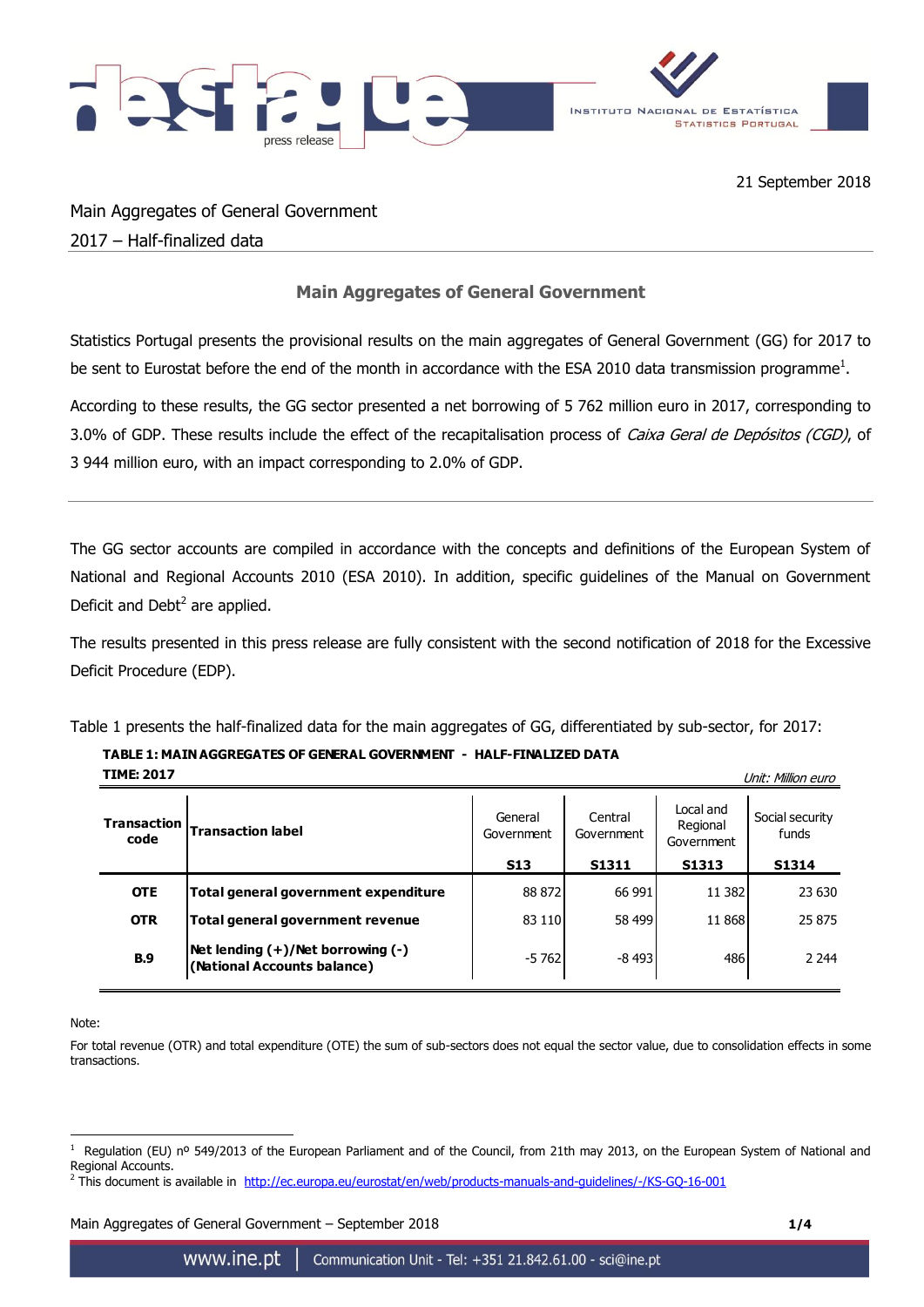



The net borrowing balance of the GG sector was 5 762 million euro in 2017, which corresponds to 3.0% of GDP. This negative balance was driven by the Central Government, as both the Local and Regional Government and the Social Security Funds presented positive net balances.

Table 2 presents the main components of GG revenue for 2016 and 2017:

| <b>TABLE 2 - GENERAL GOVERNMENT REVENUE</b> |                                      | Unit: Million euro |        |  |
|---------------------------------------------|--------------------------------------|--------------------|--------|--|
| <b>Transaction</b><br>code                  | <b>Transaction label</b>             | 2016               | 2017   |  |
| <b>OTR</b>                                  | <b>Total Revenue</b>                 | 79890              | 83 110 |  |
|                                             | <b>Current Revenue</b>               | 78 839             | 82311  |  |
|                                             | of which                             |                    |        |  |
| D.2                                         | Taxes on production and imports      | 27 337             | 29 042 |  |
| D.61                                        | Social contributions                 | 21 626             | 22 685 |  |
| D.5                                         | Current taxes on income, wealth, etc | 19 060             | 19719  |  |
| D.9                                         | <b>Capital Revenue</b>               | 1 051              | 798    |  |

Compared to 2016, GG total revenue increased 4.0% in 2017, mainly due to improvements in current revenue.

Current revenue rose by 4.4% in 2017, driven by increases in the components with larger relative weight, result of the evolution of economic activity and employment: taxes on production and imports rose 6.2%, boosted by the performance of the Value Added Tax (VAT), social contributions increased 4.9% and current taxes on income and wealth showed a positive variation of 3.5%.

Capital revenue decreased 24.0%, as a result of the decrease in other capital transfers (by 30.1%,  $\epsilon$  137 million), and in investment grants received from European Union (by 19.8%,  $\epsilon$  118 million). As a result of these variations, taxes on production and imports and social contributions accounted for 34.9% and 27.3% of total revenue, respectively (34.2% and 27.1% in 2016). Current taxes on income and wealth decreased 0.2 percentage points (p.p.) from 2016 to 2017, representing 23.7% of GG total revenue.

Main Aggregates of General Government – September 2018 **2/4**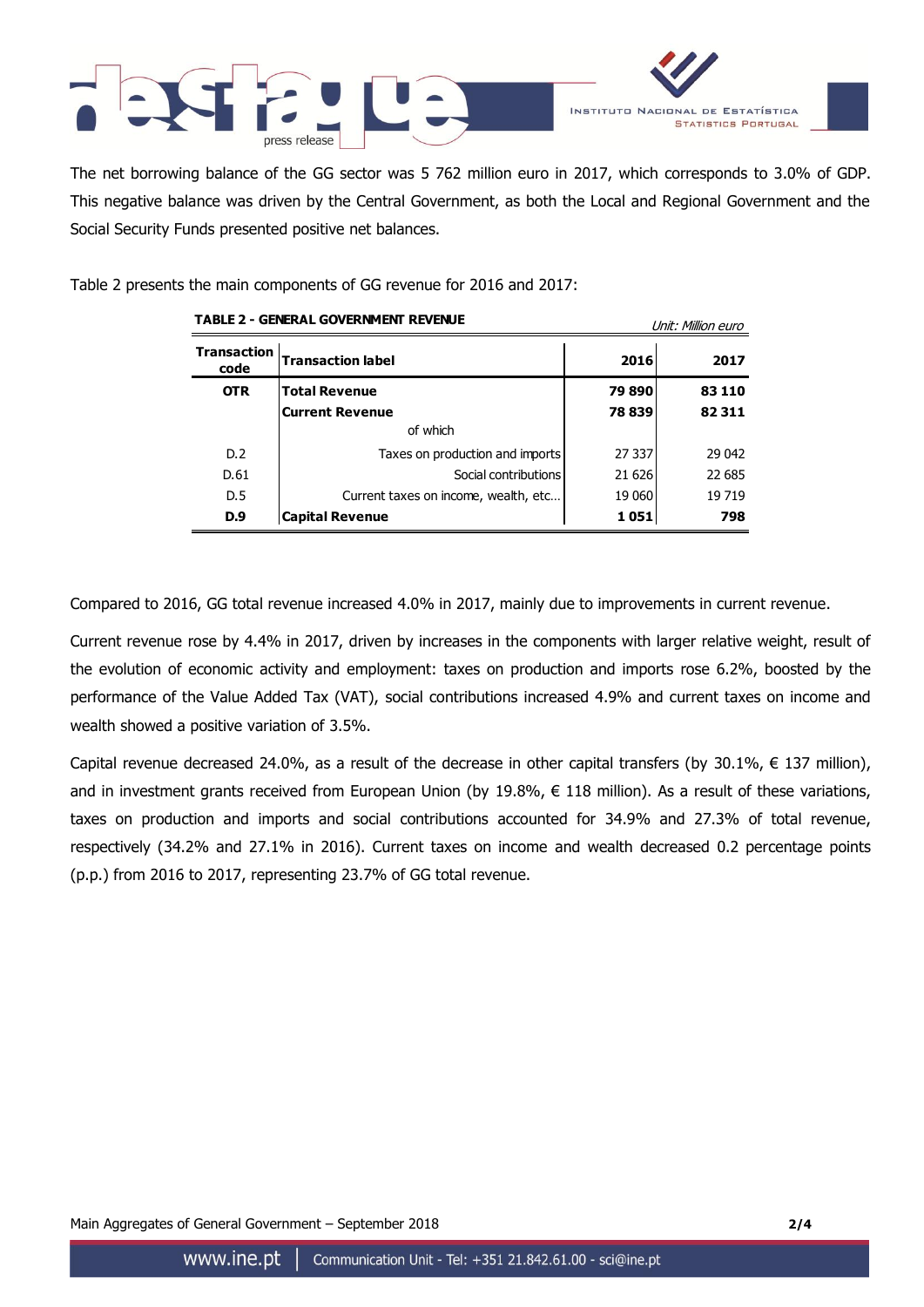



Table 3 presents the main components of GG expenditure for 2016 and 2017:

|                            | TABLE 3 - GENERAL GOVERNMENT EXPENDITURE            | Unit: Million euro |        |  |
|----------------------------|-----------------------------------------------------|--------------------|--------|--|
| <b>Transaction</b><br>code | <b>Transaction label</b>                            | 2016               | 2017   |  |
| <b>OTE</b>                 | <b>Total Expenditure</b>                            | 83 564             | 88872  |  |
|                            | <b>Current Expenditure</b>                          | 79 945             | 80 286 |  |
|                            | of which                                            |                    |        |  |
| D.1                        | Compensation of employees                           | 20 897             | 21 299 |  |
| D.62                       | Social benefits other than social transfers in kind | 31 754             | 32 159 |  |
| D.41                       | Interest                                            | 7800               | 7437   |  |
|                            | D.9+P.5+NP   Capital Expenditure                    | 3620               | 8586   |  |

GG total expenditure increased by 6.4% from 2016 to 2017, mainly due to the 137.2% growth in capital expenditure, that includes the recapitalisation operation of Caixa Geral de Depósitos (CGD), in the amount of 3 944 million euro. Not considering the impact of this operation, the variation of GG total expenditure would be 1.6%.

Capital expenditure, net of the referred extraordinary operation, increased 28.2% as a result of the growth of 24.9% in gross capital formation (investment), approximately 716 million euro.

Current expenditure rose 0.4% from 2016 to 2017. This variation resulted of the combined effect on increases in both compensation of employees and social benefits, other than social transfers in kind (in 1.9% and 1.3%, respectively) and the reduction, by 4.7%, in interest payments (of 364 million euro).

As a result, the relative weight of capital expenditure in total expenditure rose to 9.7%, from 4.3% in 2017. Conversely, the relative weight of current expenditure and its main components decreased: compensation of employees decreased from 25.0% to 24.0%, social benefits other than social transfers in kind decreased 1.8 p.p., representing 36.2% of total expenditure, and interest payments decreased 1.0 p.p., accounting for 8.4% of total expenditure.

Main Aggregates of General Government – September 2018 **3/4**